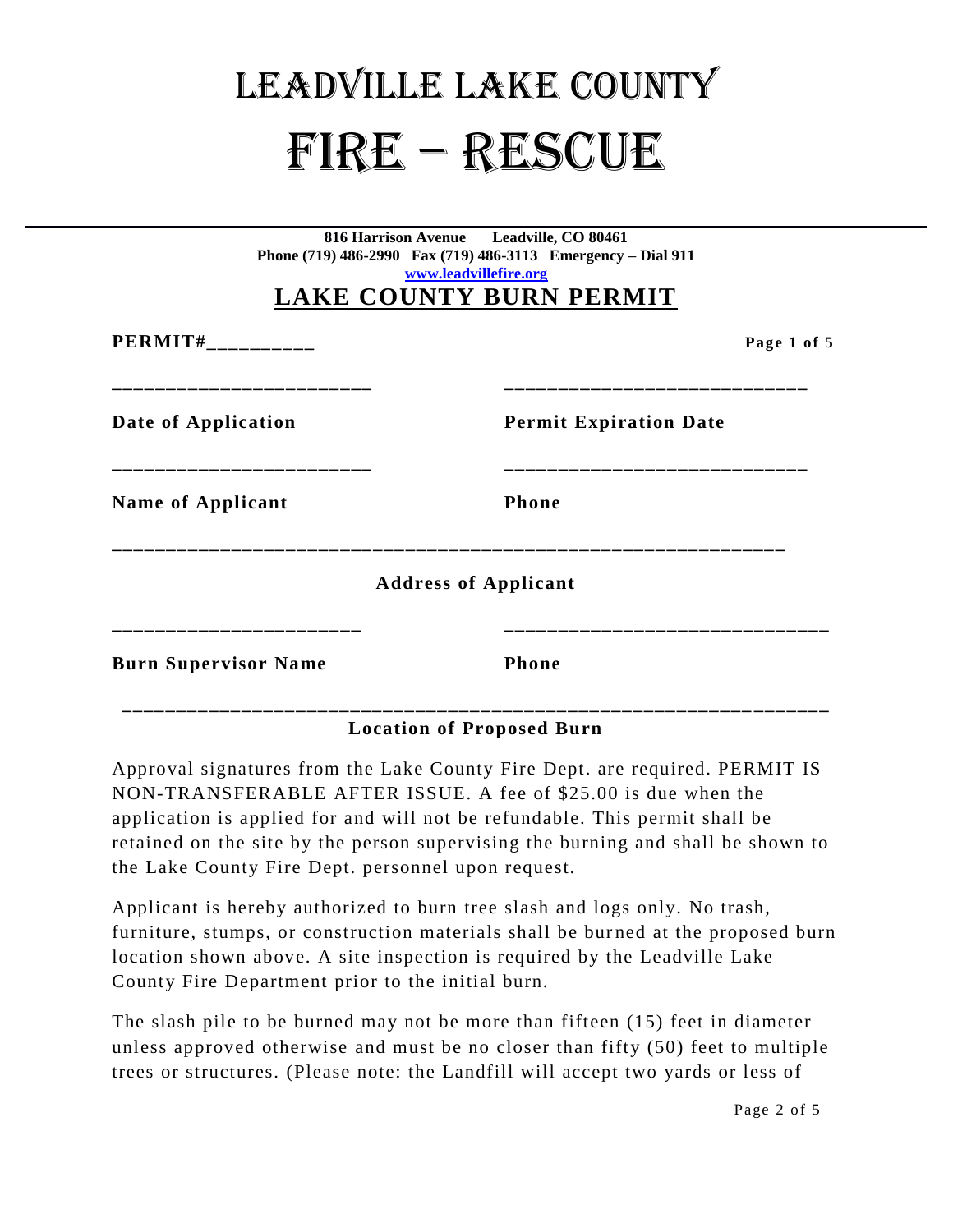clippings and slash per day at no cost) Each fire shall have at least one person in attendance at all times with acceptable extinguishing equipment.

Burning shall be permitted during daylight hours between 4:00 a.m. and 10:00 a.m. unless approved otherwise. At dusk, all fires shall be extinguished completely with water or another method as approved by the LLCFR.

WITHIN 24 HOURS OF PLANNED BURNING, the applicant shall:

a. Contact Lake County Dispatch at (719) 486-1249 to check on the fire ban status for Lake County. If the BAN is in place no burn permit will be issued. When favorable burn site conditions exist and the status is good Leadville Lake County Fire Department may permit a burn.

ON EACH DAY OF BURNING, the applicant shall:

a. Given that the appropriate site conditions exist, weather conditions are favorable, and BEFORE EACH DAY's BURNING IS STARTED, the applicant shall advise Lake County Dispatch (719) 4S6 -1249 of intent to start burning.

b. Open burn piles shall be ignited as early as possible after sunup (no earlier than 4:00 am). Burns shall not be started after 10:00 am without prior approval.

c. No burning shall be allowed during unfavorable weather conditions, red flag warnings, critical fire watches, or fire bans (declared by the federal, state, or Lake County Fire Ordinance). If any conditions mentioned above, change significantly, while the burn is in progress all burning shall be immediately extinguished.

d. If at any time the controlled burn creates a problem for life safety, property or local traffic, permit holder may be required to extinguish the burn until more favorable conditions exist.

AFTER the burning is complete, the applicant will again call Lake County Dispatch, and give notice that the fire is extinguished and secure. THIS PERMIT SHALL BE REVOKED IF YOU DO NOT FULLY EXTINGUISH THE FIRE AT THE END OF EACH DAY'S BURNING.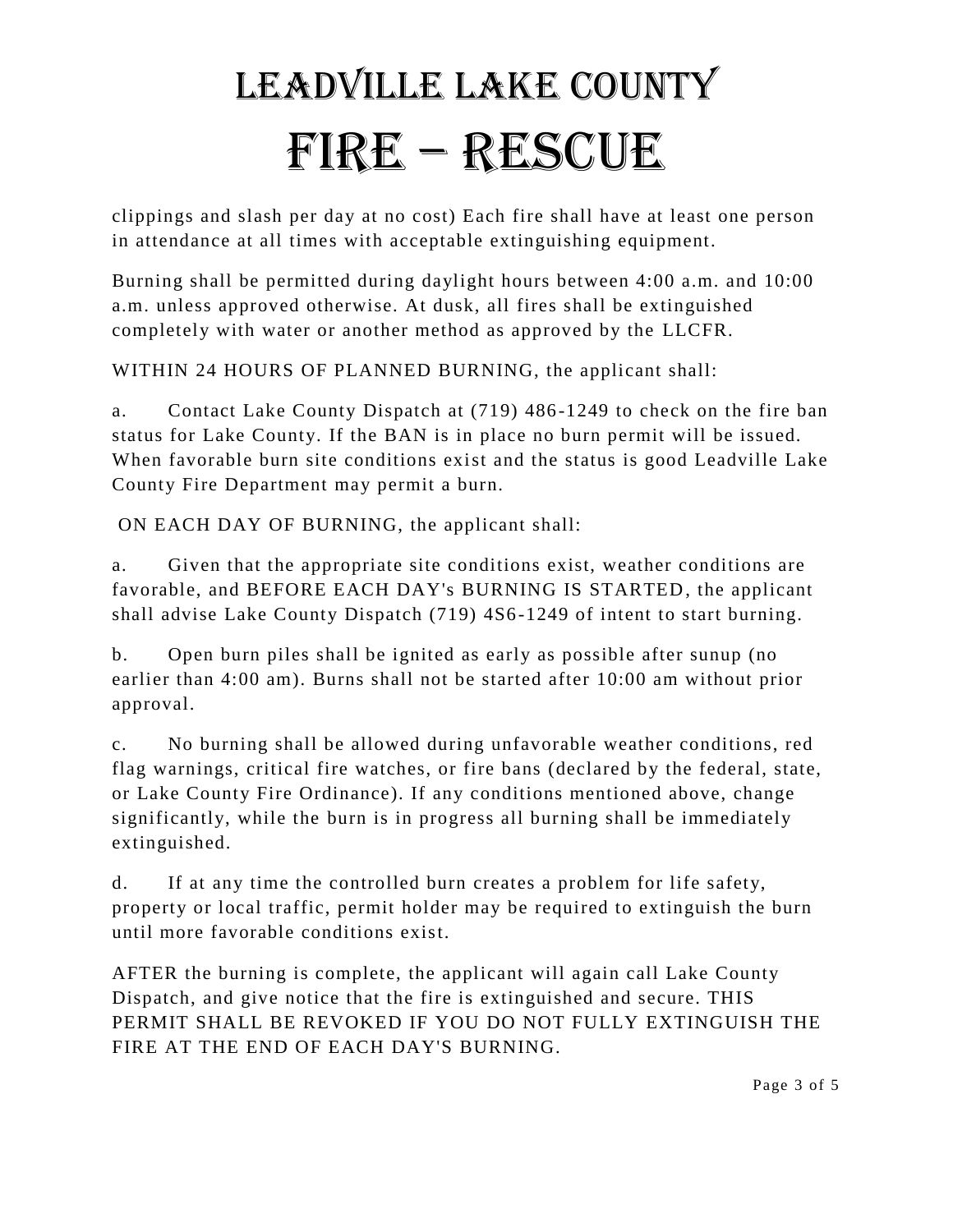Burning shall be supervised by one or more responsible persons. AT NO TIME SHALL THE BURN BE LEFT UNATTENDED WITHOUT PRIOR APPROVAL OF THE LLCFR.

If this permit expires before the burning is accomplished due to any reason, a new permit must be obtained. (Permit shall be valid for Six months from date of issuance)

The applicant shall be responsible for compliance with the applicable fire protection and safety requirement of Lake County.

The applicant shall have an approved water supply and extinguishing e quipment on site at all times.

If any of the above mentioned statutes, ordinances, rules or regulations are violated, this permit shall become null and void and the penalties indicated therein shall be in force.

Omission by name or number of any other relevant statute, ordinance codes, rules or regulation from this permit does not relieve the applicant's responsibility of compliance with the same. Lake County is not liable for any damages.

This open burn permit is not for land clearing for a new development.

APPLICANT HEREBY ASSUMES RESPONSIBILITY FOR LIABILITIES AND/OR RELATIONS TO ANY DAMAGES, COST OF EXTINGUISHMENT, AND LEGAL FEES WHICH MAY RESULT FROM A FIRE GETTING OUT OF CONTROL OR A VIOLATION OF ANY OF THE FORGOING CONDITIONS.

I, hereby certify that I have read and understand the conditions and qualifications of this permit.

|  | Date <u>__________</u><br>FOR OFFICE USE ONLY |  |  |
|--|-----------------------------------------------|--|--|
|  |                                               |  |  |
|  |                                               |  |  |
|  | Check # _________________                     |  |  |
|  |                                               |  |  |

Page 4 of 5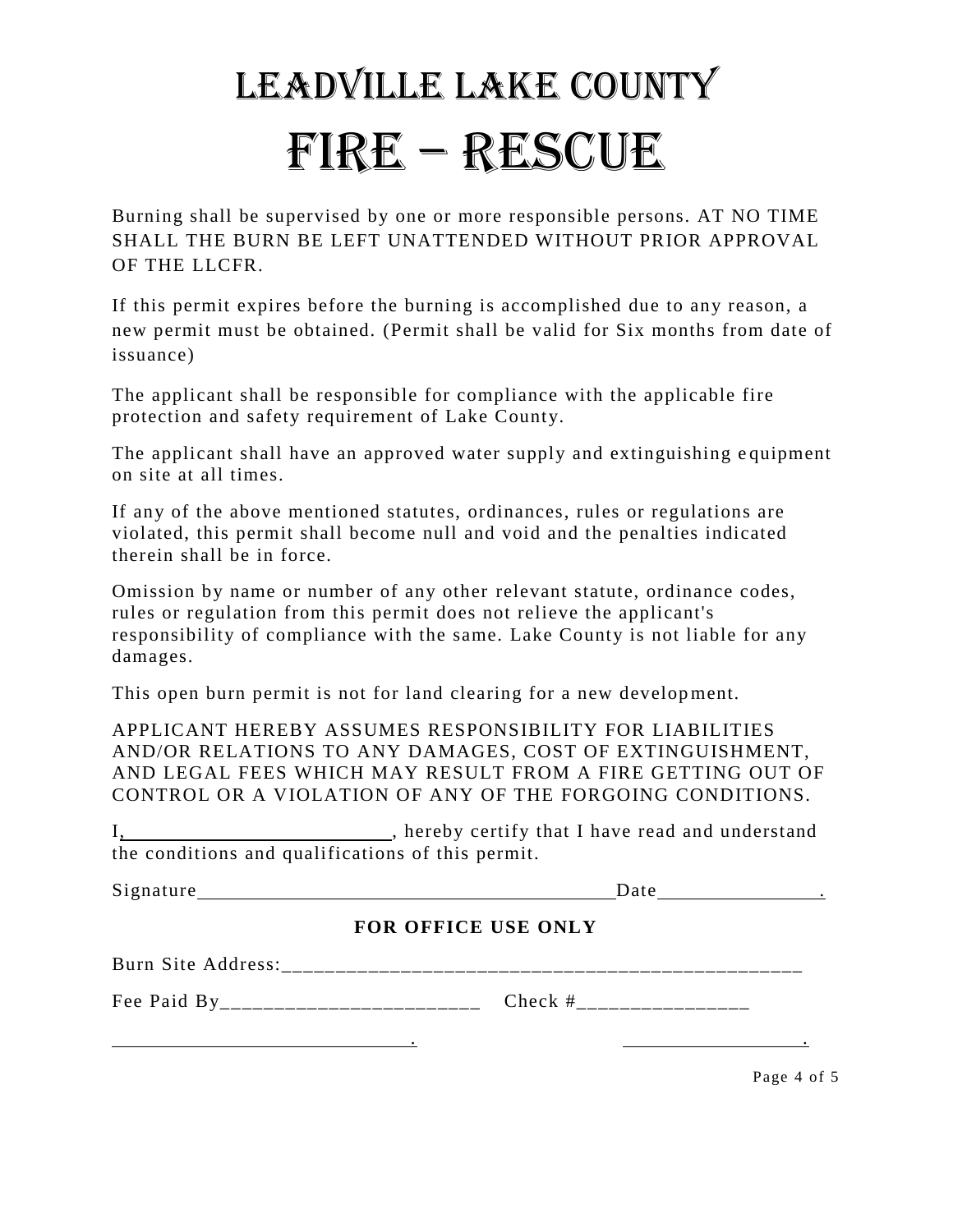| Inspected/Approved (LLCFD                                                                                                                 |               | Date          |                           |  |  |  |
|-------------------------------------------------------------------------------------------------------------------------------------------|---------------|---------------|---------------------------|--|--|--|
| Fail<br>Pass                                                                                                                              |               |               |                           |  |  |  |
| If site inspection failed the following corrections are                                                                                   |               |               |                           |  |  |  |
| Date Corrections Made______________________                                                                                               |               |               |                           |  |  |  |
| ____________________________<br>Inspected/Approved (LLCFD)                                                                                |               | Date          |                           |  |  |  |
| Fail<br>Pass                                                                                                                              |               |               |                           |  |  |  |
| <b>Specific Project Conditions</b>                                                                                                        |               |               |                           |  |  |  |
| Section 7                                                                                                                                 |               |               | Yes<br>$\overline{N}_{0}$ |  |  |  |
| Approval of burn greater than 15 feet in diameter<br>Approval of burn hours other than daylight hours only<br>Approval of unattended burn |               |               |                           |  |  |  |
| FINE SCHEDULE                                                                                                                             |               |               |                           |  |  |  |
| Violation/Section                                                                                                                         | 1st Violation | 2nd Violation | 3rd Violation             |  |  |  |
| $10 - x x x - 10 - a$                                                                                                                     | \$500.00      | \$2,000.00    | \$3,000.00                |  |  |  |
| $10 - x x x - 10 - b$                                                                                                                     | \$500.00      | \$2,000.00    | \$3,000.00                |  |  |  |
| $10 -$ xxx $-10 - c$                                                                                                                      | \$500.00      | \$2,000.00    | \$3,000.00                |  |  |  |
| $10 - x x x - 10 - d$                                                                                                                     | \$500.00      | \$2,000.00    | \$3,000.00                |  |  |  |
| $10 - x x x - 10 - e$                                                                                                                     | \$500.00      | \$2,000.00    | \$3,000.00                |  |  |  |
| $10 - x x x - 10 - f$                                                                                                                     | \$500.00      | \$2,000.00    | \$3,000.00                |  |  |  |
| $10 - x x x - 10 - g$                                                                                                                     | \$500.00      | \$2,000.00    | \$3,000.00                |  |  |  |
| $10 - x x x - 10 - h$                                                                                                                     | \$500.00      | \$2,000.00    | \$3,000.00                |  |  |  |